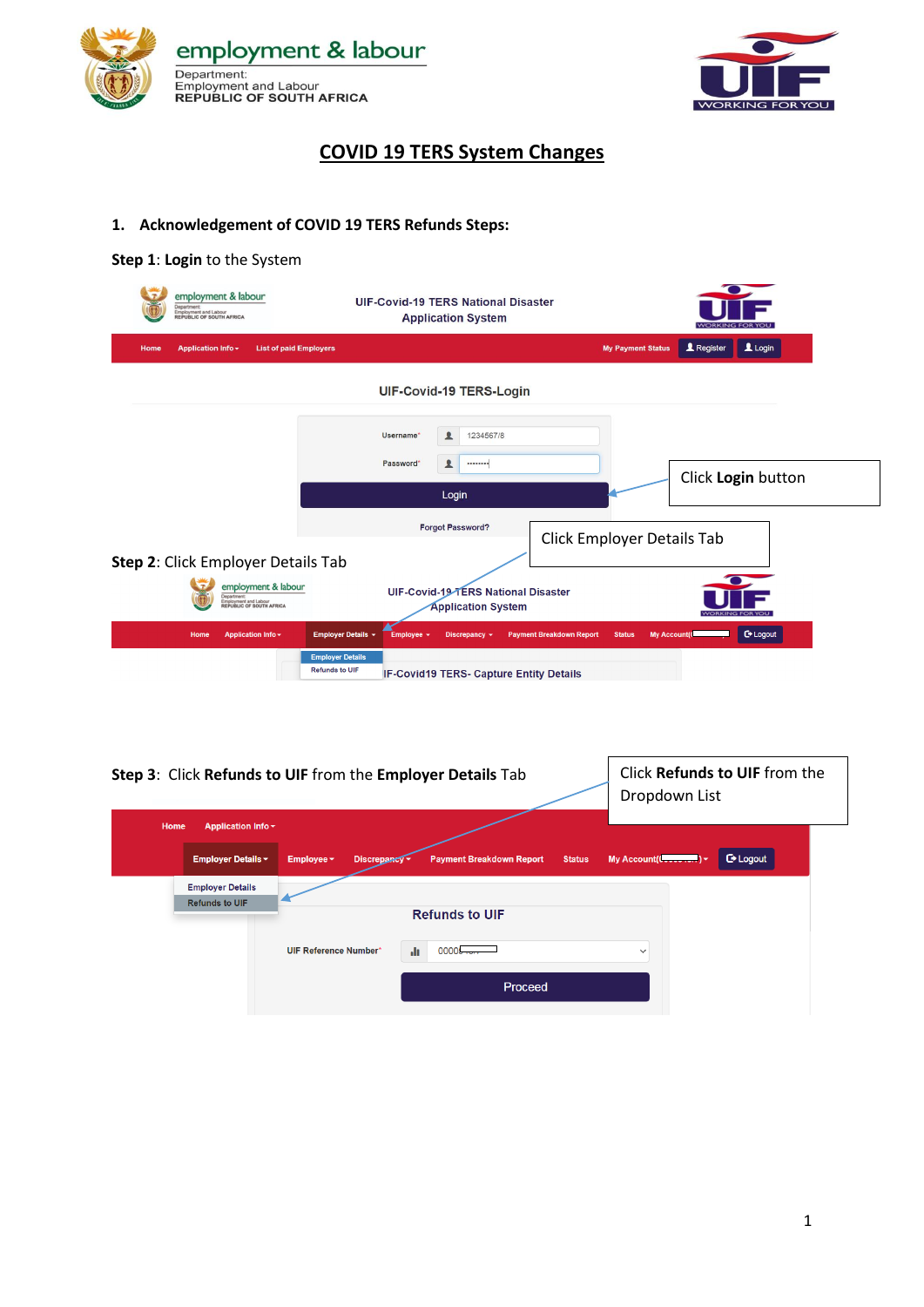



### **Step 4**: Acknowledgement of **COVID 19 TERS Refunds Screen** will be displayed:

|      | employment & labour<br>Department:<br>Employment and Labour<br>REPUBLIC OF SOUTH AFRICA |                              |            | <b>Application System</b>      | <b>UIF-Covid-19 TERS National Disaster</b> |               | <b>WORKING FOR YOU</b> |            |
|------|-----------------------------------------------------------------------------------------|------------------------------|------------|--------------------------------|--------------------------------------------|---------------|------------------------|------------|
| Home | <b>Application Info v</b>                                                               | <b>Employer Details -</b>    | Employee ~ | Discrepancy -                  | <b>Payment Breakdown Report</b>            | <b>Status</b> | <b>My Account(I</b>    | $C$ Logout |
|      |                                                                                         | <b>UIF Reference Number*</b> | di.        | <b>Refunds to UIF</b><br>00005 | Proceed                                    |               | $\checkmark$           |            |

## **Step 5**: Click **Proceed** button to retrieve the refunds acknowledged by the Fund

| epartment   | employment & labour<br>Employment and Labour<br>REPUBLIC OF SOUTH AFRICA |              | <b>UIF-Covid-19 TERS National Disaster</b><br><b>Application System</b> |                                 |               | <b>WORKING FOR YOU</b> |                      |
|-------------|--------------------------------------------------------------------------|--------------|-------------------------------------------------------------------------|---------------------------------|---------------|------------------------|----------------------|
| <b>Home</b> | <b>Application Info v</b><br><b>Employer Details *</b>                   | Employee *   | Discrepancy -                                                           | <b>Payment Breakdown Report</b> | <b>Status</b> | <b>My Account(</b>     | C Logout             |
|             | <b>UIF Reference Number*</b>                                             | $\mathbf{d}$ | <b>Refunds to UIF</b><br>$000 -$                                        | Proceed                         | $\checkmark$  |                        |                      |
|             |                                                                          |              |                                                                         |                                 |               |                        | Click Proceed button |

**Step 6**: The system will display the **Refunds to UIF Table** that contains the following fields (**UIF Reference Number**, **Refunds Amount**, **and Refund Date**) as per the screenshot below:

|                             |   | <b>REFUNDS TO UIF - 0000548/7</b> |   |                       |             |
|-----------------------------|---|-----------------------------------|---|-----------------------|-------------|
|                             |   |                                   |   | Search:               |             |
| <b>UIF Reference Number</b> | ÷ | <b>Refund Amount</b>              | ٠ | <b>Refund Date</b>    |             |
| 0000548/7                   |   | 31515.15                          |   | 2020-05-20 00:00:00.0 |             |
| 0000548/7                   |   | 943.5                             |   | 2020-06-17 00:00:00.0 |             |
| 0000548/7                   |   | 1197.8                            |   | 2020-06-01 00:00:00.0 |             |
|                             |   |                                   |   | Previous              | <b>Next</b> |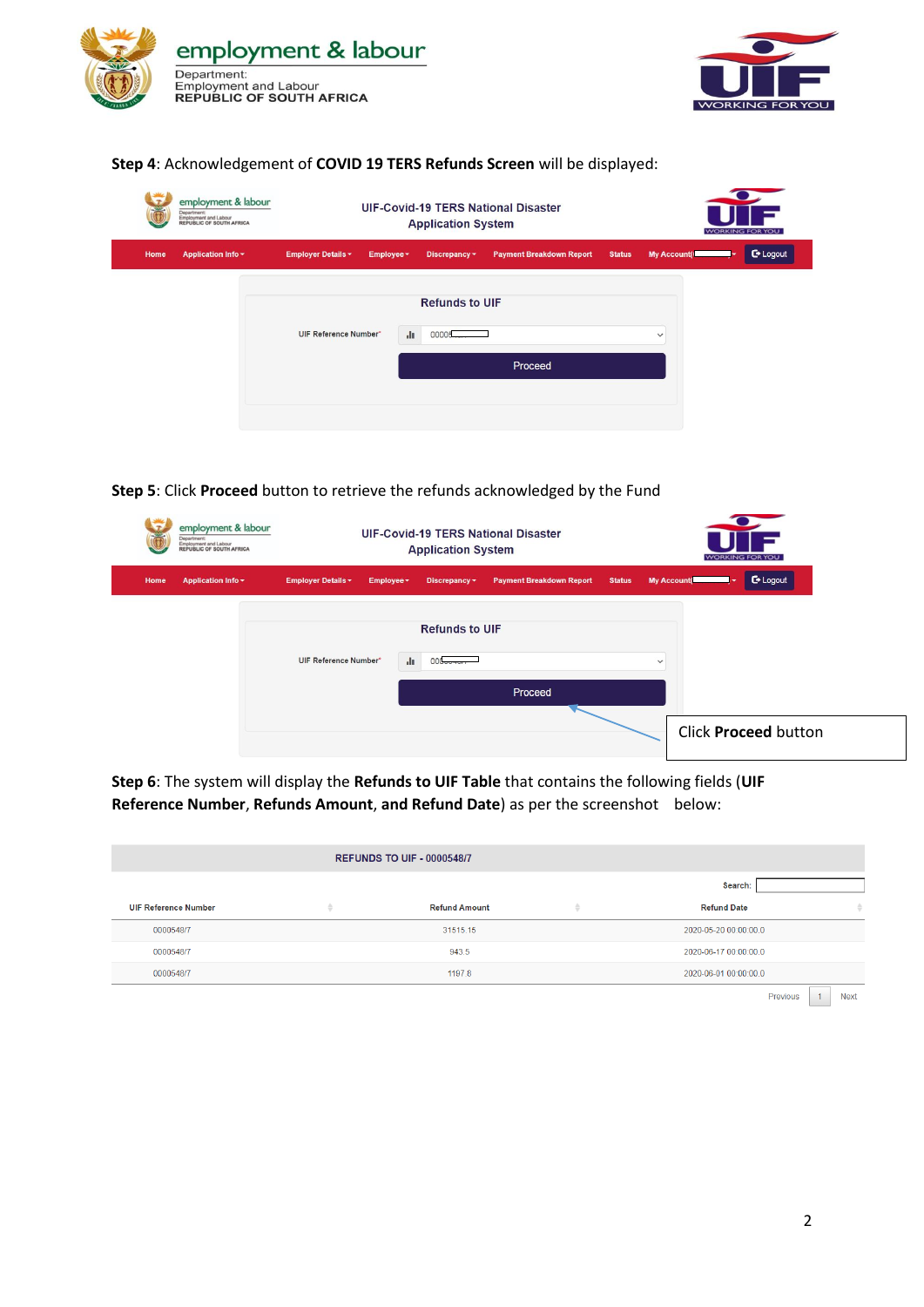



### **2. Applicant Information and Uploading of Letter Authority Steps:**



**Step 2: Applicant Information Screen** will be displayed (the system will allow the user to proceed to other system functionality prior capturing **Applicant Information**)

|      | employment & labour<br>Department:<br>Employment and Labour<br>REPUBLIC OF SOUTH AFRICA |                              | <b>UIF-Covid-19 TERS National Disaster</b><br><b>Application System</b>                                                   | $\sqrt{2}$<br><b>WORKING FOR YOU</b> |
|------|-----------------------------------------------------------------------------------------|------------------------------|---------------------------------------------------------------------------------------------------------------------------|--------------------------------------|
| Home | Application Info -                                                                      |                              |                                                                                                                           | $C$ Logout                           |
|      |                                                                                         |                              | <b>Applicant Information</b><br>(Details of the individuals submitting COVID 19 TERS Application on behalf of the Entity) |                                      |
|      |                                                                                         | <b>UIF Reference Number*</b> | 00006<br>ah.                                                                                                              |                                      |
|      |                                                                                         | Initials*                    | ah.                                                                                                                       |                                      |
|      |                                                                                         | Surname*                     | ah.                                                                                                                       |                                      |
|      |                                                                                         | Nationality*                 | ah.                                                                                                                       | $\check{~}$                          |
|      |                                                                                         | <b>Applicant Type*</b>       | alı.                                                                                                                      | $\checkmark$                         |
|      |                                                                                         |                              | Proceed                                                                                                                   |                                      |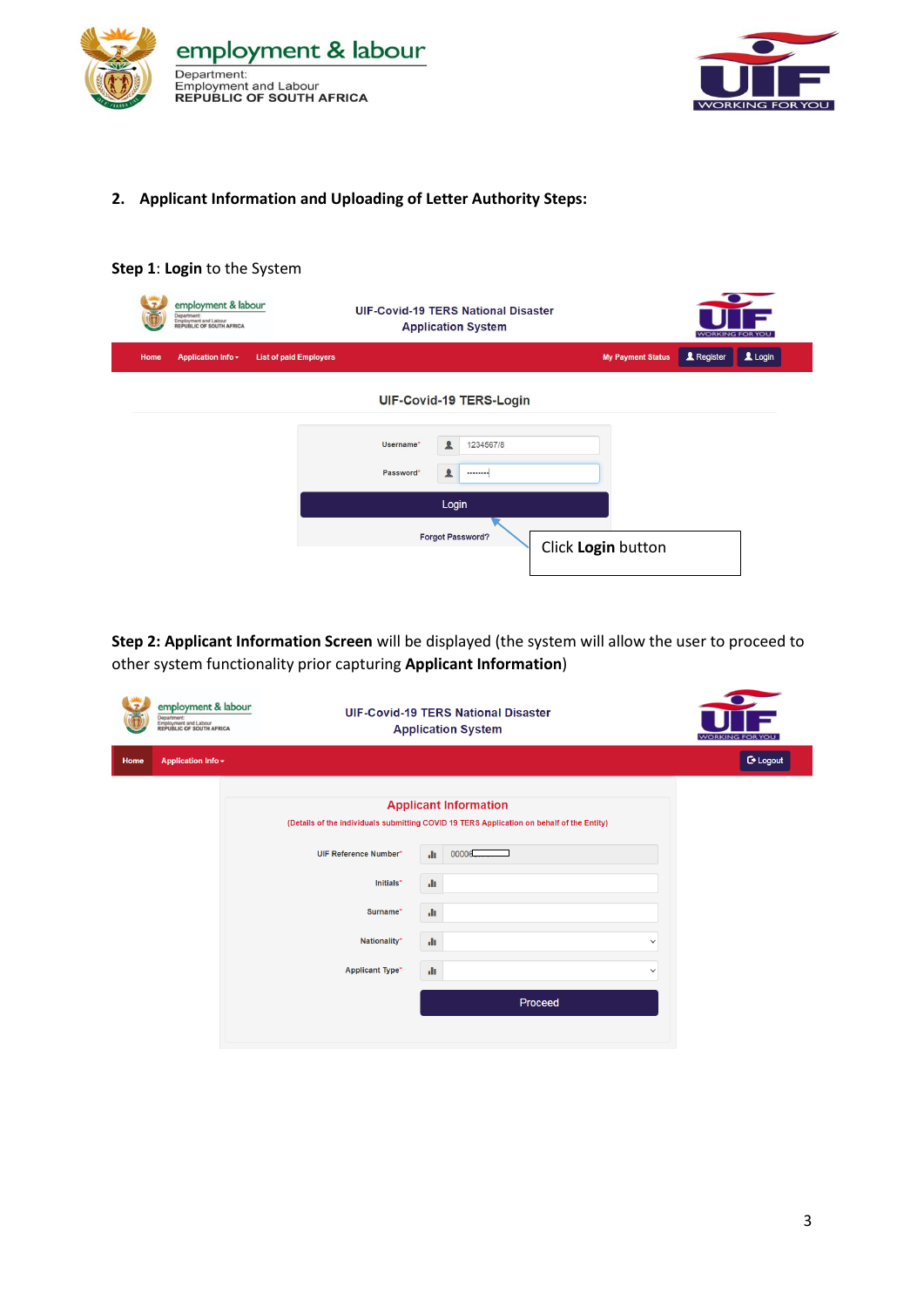



| Application Info -    |      |                                                                                           | <b>C</b> + Logout |
|-----------------------|------|-------------------------------------------------------------------------------------------|-------------------|
|                       |      | <b>Applicant Information</b>                                                              |                   |
|                       |      | (Details of the individuals submitting COVID 19 TERS Application on behalf of the Entity) |                   |
|                       |      |                                                                                           |                   |
| UIF Reference Number" | ٠l١  | 0000                                                                                      |                   |
| Initials"             | ٠l٢  | HP                                                                                        |                   |
|                       |      |                                                                                           |                   |
| Surname'              | ılı  | Moses                                                                                     |                   |
| Nationality"          | ılı  | RSA ID number                                                                             |                   |
|                       |      | OWNER/DIRECTOR                                                                            |                   |
| RSA ID Number"        | alt. | ORGANISATION STAFF                                                                        |                   |
| Applicant Type"       | ılı  | EMPLOYER REPRESENTATIVE                                                                   |                   |
|                       |      |                                                                                           |                   |
|                       |      | Proceed                                                                                   |                   |
|                       |      | <b>Applicant Type Dropdown List:</b>                                                      |                   |
|                       |      |                                                                                           |                   |
|                       |      | The user will be required to select the applicant                                         |                   |
|                       |      | type, which is the following:                                                             |                   |
|                       |      |                                                                                           |                   |
|                       |      | <b>Owner/ Director</b> (if the user selects                                               |                   |
|                       |      | <b>Owner/Director</b> the system won't require                                            |                   |
|                       |      | the user to upload the Letter of Authority)                                               |                   |
|                       |      | <b>Organisational Staff (if the user selects)</b>                                         |                   |
|                       |      | Organisational Staff the system will require                                              |                   |
|                       |      | the user to upload the Letter of Authority)                                               |                   |
|                       |      | <b>Employer Representative (if the user selects)</b>                                      |                   |
|                       |      | Organisational Staff the system will require                                              |                   |
|                       |      | the user to upload the Letter of Authority)                                               |                   |
|                       |      |                                                                                           |                   |

## **Step 3: Uploading of Signed Letter of Authority**

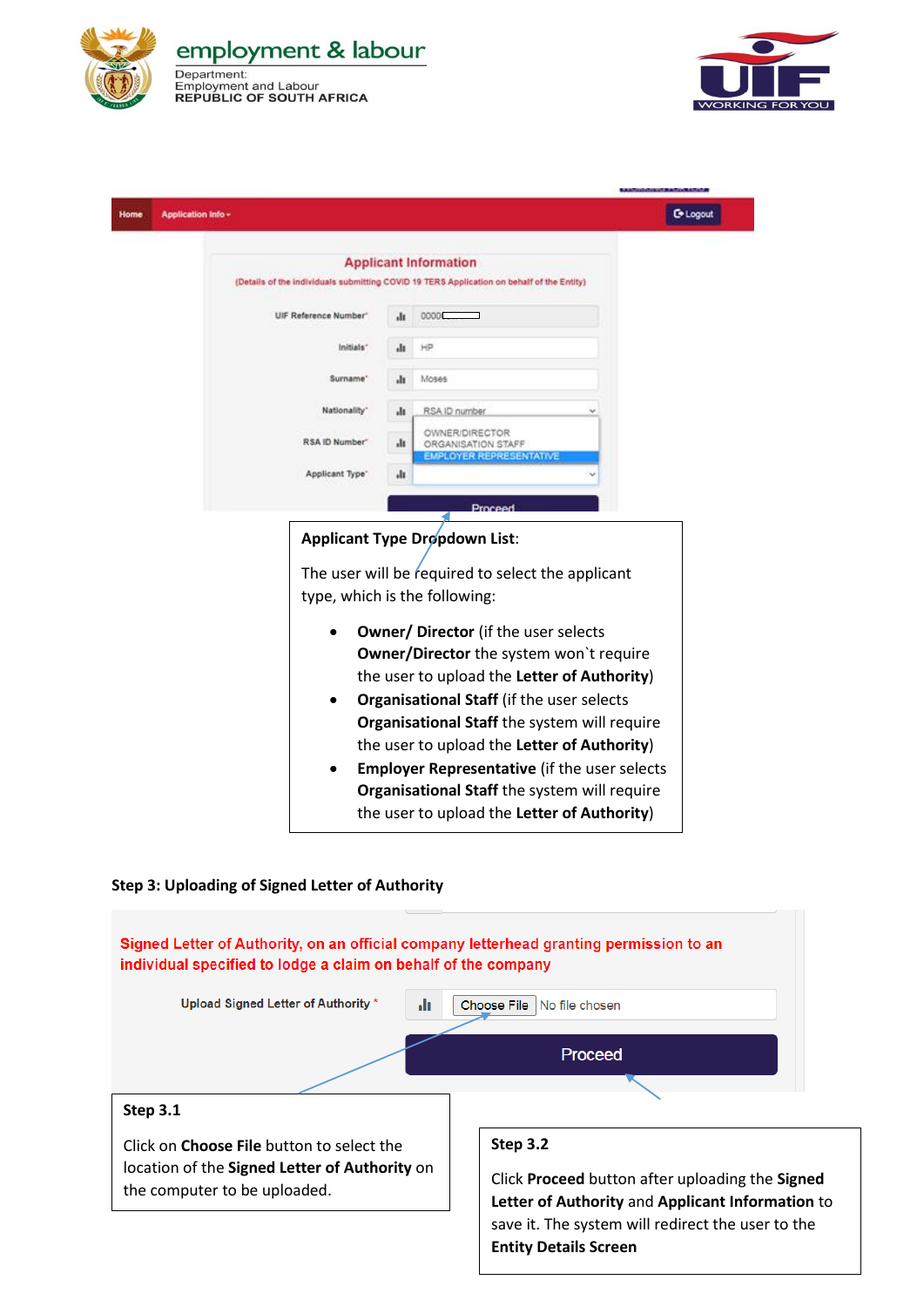



#### **3. Banking Details Verification Amendments Steps:**

#### **Step 1**: **Login** to the System

| employment & labour<br>Department:<br>Employment and Labour<br><b>REPUBLIC OF SOUTH AFRICA</b> | <b>UIF-Covid-19 TERS National Disaster</b><br><b>Application System</b>                                                                           | <b>WORKING FOR YOU</b>                            |
|------------------------------------------------------------------------------------------------|---------------------------------------------------------------------------------------------------------------------------------------------------|---------------------------------------------------|
| <b>Application Info -</b><br><b>List of paid Employers</b><br>Home                             |                                                                                                                                                   | Register<br>$L$ Login<br><b>My Payment Status</b> |
|                                                                                                | UIF-Covid-19 TERS-Login                                                                                                                           |                                                   |
|                                                                                                | 1234567/8<br>Username*<br>ᇫ<br>丄<br>Password*<br>                                                                                                 | Click Login button                                |
|                                                                                                | Login<br><b>Forgot Password?</b>                                                                                                                  |                                                   |
| Step 2: Click Employer Details Tab                                                             |                                                                                                                                                   | Click Employer Details button                     |
| employment & labour<br><b>Department:</b><br>Employment and Labour<br>REPUBLIC OF SOUTH AFRICA | UIF-Covid-19-TERS National Disaster<br><b>Application System</b>                                                                                  | <b>WORKING FOR YOU</b>                            |
| Home<br>Application Info -                                                                     | <b>Employer Details +</b><br><b>Payment Breakdown Report</b><br><b>Status</b><br><b>Employee</b><br><b>Discrepancy</b><br><b>Employer Details</b> | <b>C</b> + Logout<br><b>My Account(C</b>          |
|                                                                                                | <b>Refunds to UIF</b><br><b>IF-Covid19 TERS- Capture Entity Details</b>                                                                           |                                                   |

**Step 3:** If the employer select the method bank verification of **RSA ID/ Passport**

| Yes $\odot$ No<br>Are you Registered with CIPC? *<br>(          |      |                                     |  |  |  |  |
|-----------------------------------------------------------------|------|-------------------------------------|--|--|--|--|
| <b>Identifier</b><br>(Please select the identifier that the     | d۱   | <b>RSAID number</b><br>$\checkmark$ |  |  |  |  |
| FUND must use to perform the bank<br>verification) <sup>*</sup> |      |                                     |  |  |  |  |
| <b>RSAID number</b><br>This is used for bank verification) *    | ah.  | Enter South African Id              |  |  |  |  |
| <b>Initials</b><br>This is used for bank verification) *        | alı. | <b>Enter your initials</b>          |  |  |  |  |
| <b>Surname</b><br>This is used for bank verification) *         | ۵H   | Enter your surname                  |  |  |  |  |

### **RSA ID/Passport Number Bank Verification Method**

The user will be required to complete the following fields as per the bank account details to improve the bank verification process as stipulated on the screen above:

- RSA ID number / Passport Number (Existing Field)
- Initials (New Field)
- Surname (New Field)

After capturing the above information, the user must click **Proceed** button to **save/update** information.